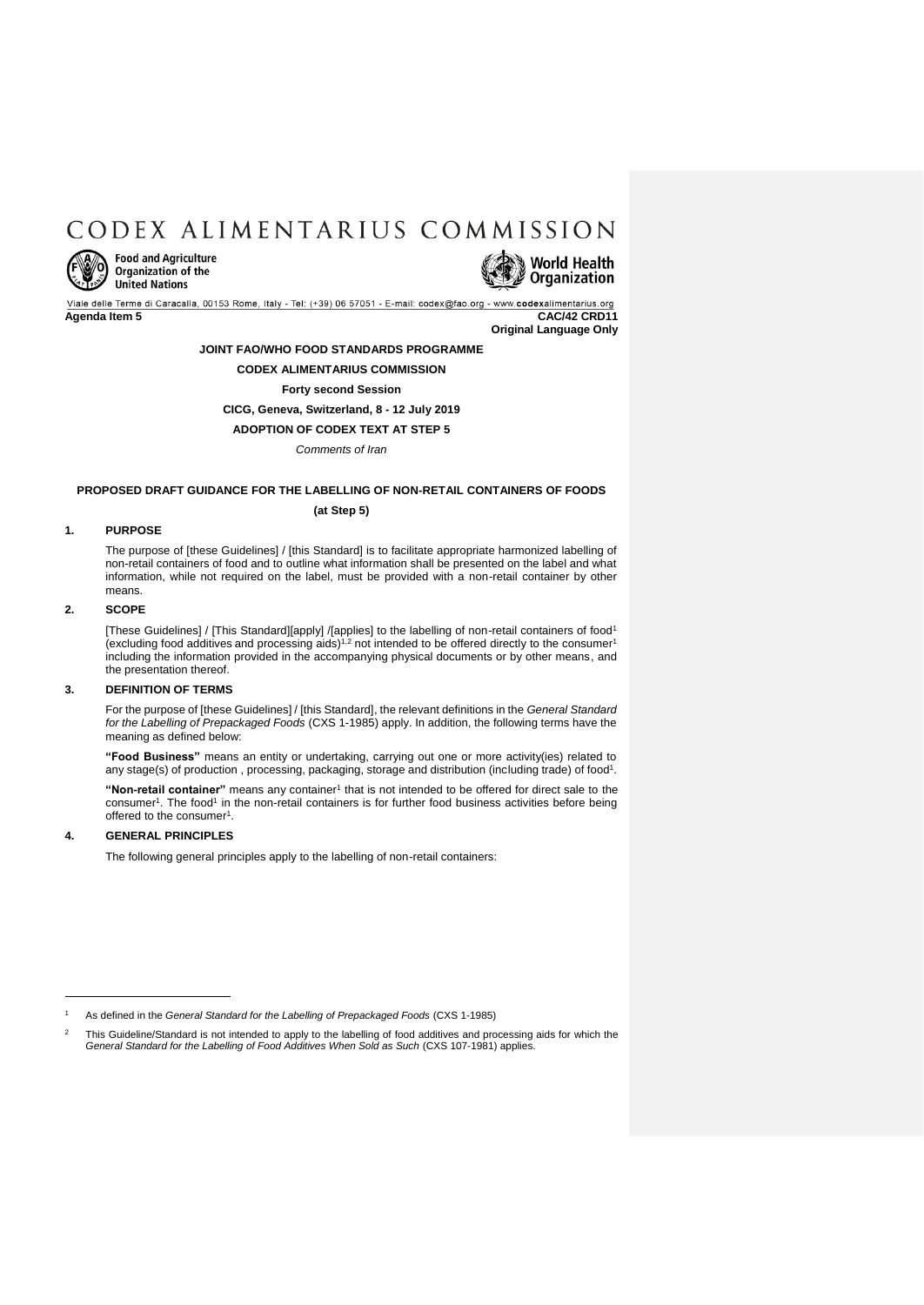|       | CAC/42 CRD11<br>2                                                                                                                                                                                                                                                                                                                                       |                                                                                                                                                                                                   |
|-------|---------------------------------------------------------------------------------------------------------------------------------------------------------------------------------------------------------------------------------------------------------------------------------------------------------------------------------------------------------|---------------------------------------------------------------------------------------------------------------------------------------------------------------------------------------------------|
| 4.1   | The general principles established in the General Standard for the Labelling of Prepackaged Foods<br>(GSLPF) apply equally, as appropriate, to the labelling of non-retail containers of foods.                                                                                                                                                         |                                                                                                                                                                                                   |
| 4.2   | The labelling requirements for non-retail containers of foods should be differentiated clearly from the<br>labelling requirements for prepackaged <sup>1</sup> foods.                                                                                                                                                                                   | <b>Commented [pr1]:</b> It is better to define an integrated way for all<br>producers/sellers of non-retail containers to mention same labels on                                                  |
| 4.3   | The non-retail containers should be clearly identifiable as such.                                                                                                                                                                                                                                                                                       | their products                                                                                                                                                                                    |
| 4.4   | The non-retail status of a container shall be determined by the food business selling or distributing<br>the container of food                                                                                                                                                                                                                          |                                                                                                                                                                                                   |
| 4.5   | The labelling requirements for non-retail containers should be established taking into account the<br>information requirements and implementation capabilities of the relevant stakeholders (food business<br>and competent authorities).                                                                                                               |                                                                                                                                                                                                   |
| 4.6   | Subject to the requirements outlined in Section 5, the information requirements in respect of non-retail<br>containers of food may be met through means other than on a label as allowed by the competent<br>authority in the country in which it is sold.                                                                                              |                                                                                                                                                                                                   |
| 4.7   | The label and information in the accompanying documents or information provided by other means<br>shall be traceable to the food in the non-retail container and shall provide information to enable the<br>labelling of food, intended for sale to the consumer.                                                                                       | <b>Commented [pr2]:</b> Need more details                                                                                                                                                         |
| 5.    | <b>MANDATORY INFORMATION REQUIREMENTS ON LABEL:</b>                                                                                                                                                                                                                                                                                                     |                                                                                                                                                                                                   |
|       | The following information shall appear on the label of non-retail containers of food,:                                                                                                                                                                                                                                                                  |                                                                                                                                                                                                   |
| 5.1   | The name of the food                                                                                                                                                                                                                                                                                                                                    | <b>Commented [pr3]:</b> Name and also its definition such as usage,                                                                                                                               |
| 5.1.1 | The name shall indicate the true nature of the food and normally be specific and not generic.                                                                                                                                                                                                                                                           | cautions, preservatives, etc are important to be mentioned.                                                                                                                                       |
|       | 5.1.1.1 Where a name or names have been established for a food in a Codex standard, at least one of these<br>names shall be used.                                                                                                                                                                                                                       |                                                                                                                                                                                                   |
|       | 5.1.1.2 In other cases, the name prescribed by national legislation shall be used.                                                                                                                                                                                                                                                                      |                                                                                                                                                                                                   |
|       | 5.1.1.3 In the absence of any such established or prescribed name, either a common or usual name existing<br>by common usage as an appropriate descriptive term which is not misleading or confusing to the food<br>business or in the country in which the food is intended to be sold shall be used.                                                  |                                                                                                                                                                                                   |
|       | 5.1.1.4 A "coined", "fanciful", "brand" name or "trade mark" may be used provided it accompanies one of the<br>names provided in Subsections 5.1.1.1 to 5.1.1.3.                                                                                                                                                                                        |                                                                                                                                                                                                   |
|       | 5.1.1.5 Where the non-retail container contains multiple types of food, the names of all the foods contained<br>therein and/or a commonly understood descriptor that best explains the foods present together in the<br>container shall be provided on the label, as allowed by the competent authority in the country in which<br>the product is sold. |                                                                                                                                                                                                   |
| 5.2   | Lot identification                                                                                                                                                                                                                                                                                                                                      |                                                                                                                                                                                                   |
|       | Each non-retail container shall be marked in code or in a manner to clearly identify the producing<br>factory and the lot.                                                                                                                                                                                                                              |                                                                                                                                                                                                   |
| 5.3   | Date marking and storage instructions <sup>3</sup> only when they are related to the safety and integrity of the<br>product.                                                                                                                                                                                                                            | <b>Commented [pr4]:</b> Not only for safety and integrity of the<br>product but also all aspects of foods since of the different<br>circumstances of countries may causes unknown changes or even |
| 5.4   | Identification of a non-retail container                                                                                                                                                                                                                                                                                                                | harms.                                                                                                                                                                                            |
|       | The non-retail containers of foods shall be clearly identifiable as such. If the container is not clearly<br>identifiable as a non-retail container the container shall:                                                                                                                                                                                |                                                                                                                                                                                                   |
|       | bear a statement to indicate that the food is not intended to be sold directly to consumer <sup>2</sup> or to<br>clearly identify it as a non-retail container. Some examples of such statements are:                                                                                                                                                   |                                                                                                                                                                                                   |
|       | "NON-RETAIL CONTAINER"                                                                                                                                                                                                                                                                                                                                  |                                                                                                                                                                                                   |
|       | -"NON-RETAILCONTAINER - NOT FOR DIRECT SALE TO CONSUMER"                                                                                                                                                                                                                                                                                                | <b>Commented [pr5]:</b> This statement is necessary to mention.                                                                                                                                   |
|       | Or,                                                                                                                                                                                                                                                                                                                                                     |                                                                                                                                                                                                   |
|       |                                                                                                                                                                                                                                                                                                                                                         |                                                                                                                                                                                                   |

3 Information to be provided as in the relevant section of the *General Standard for the Labelling of Prepackaged Foods* (CXS 1-1985)